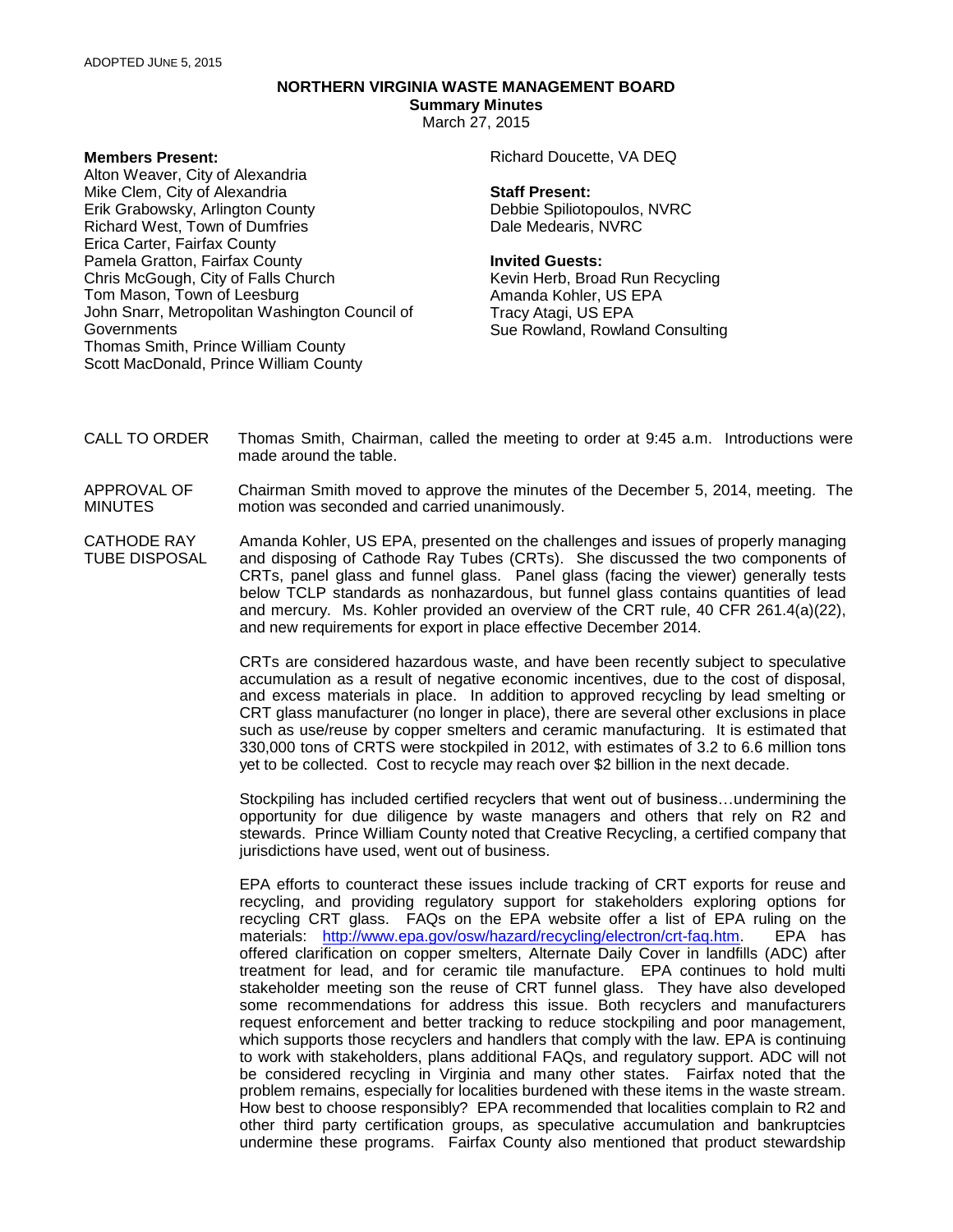should be included in the process for dealing with out of date technologies like CRTs.

Participants discussed the new CRT processing UA site in Bristol, Virginia which will collect from recyclers and use a furnace purchased from Manchester, UK for processing.

The group questioned responsibility and cleanups with these stockpiles of CRTs. EPA responded that they are often handled by landlords of abandoned warehouses. Superfund has not yet become a part of the solution, though stockpiles could fall under CERCLA and its joint and several liability. Fairfax noted that truckloads of these materials arrive and are turned away at the transfer facility regularly. They are rejected from the WTE.

A NVWMB member asked about recycling/disposal of LED and plasma TVs and monitors. EPA noted that though they have mercury and are universal waste, as well as some lead and fail TCLP, they do not have the same levels as CRTs. A participant noted that producer responsibility needs to be strengthened for this next level of waste.

CDD LANDFILL UPDATE Kevin Herb, Broad Run recycling, presented on CDD management and disposal capacity after Lorton Landfill closes. Mr. Herb discussed what can be recycled from construction and demolition debris. Drywall can be recycled, a facility exists in Lancaster, PA, and HDPE (buckets) can be recycled. Lumber without treatment and paint is either prepared for reuse or made into mulch and fuel pellets. Brick, concrete, vinyl siding, ceiling tiles, and asphalt are recyclable. Some single stream can be recycled. Carpet is not recycled if it has high nap. The lower nap commercial carpets are recyclable for nylon, recovering ~70 percent.

> Pressure treated lumber, laminated and painted wood, particle board, painted or wet drywall, glass windows, solid paint in buckets, telephone poles, and railroad ties cannot be recycled.

> Broad Run sends their residuals to Covanta for WTE. WTF from CDD runs hotter (8000 vs 5000 BTUs) than residential MSW. Topsoil is taken to Balls Ford composting facility. Dirt and topsoil represents a major portion and challenge in the construction industry. This is becoming more difficult with stormwater requirements for earth disturbance.

> Lorton will be closing in December 2018, with 60 percent of its material from out of state DC/Baltimore waste. This can be absorbed by currently permitted facilities, with a capacity for 2,852 tons of additional capacity. Two facilities are recyclers, with a third facility recently opened in Beltsville. Certified recycling is required for LEED and other sustainable building programs.

Ms. Rowland provided an overview of the recent general assembly session, and provided the Sine Die report on relevant waste and recycling bills. Senate 1103 for plastic bags came closer to passing than in previous years, but failed to move forward. Sue noted that this year, all are up for reelection. In addition, there is not a great presence of Northern Virginia legislators on waste related committees. She recommends the waste board look statewide for groups with common interests related to waste and recycling, such as the Virginia Recycling association, SWANA Old Dominion, and VACO/VML. Tom Mason, Leesburg, recommended connecting with VML/VACO on identifying shared interests.

> The Waste Board recommended bringing VACO/VML representatives to speak to the NVWMB meeting in June. Particularly on TVs vs. CRTs and disposal, and commercial business markets, as well as on CDD and composting.

> DEQ is reviewing existing solid waste and recycling laws, and continues to look for recommendations on regulatory improvements. Justin Williams is interested in presenting to the Waste Board in June or September.

> Tom Smith indicated that new company to operate organics in Prince William can

WASTE LEGISLATION UPDATE